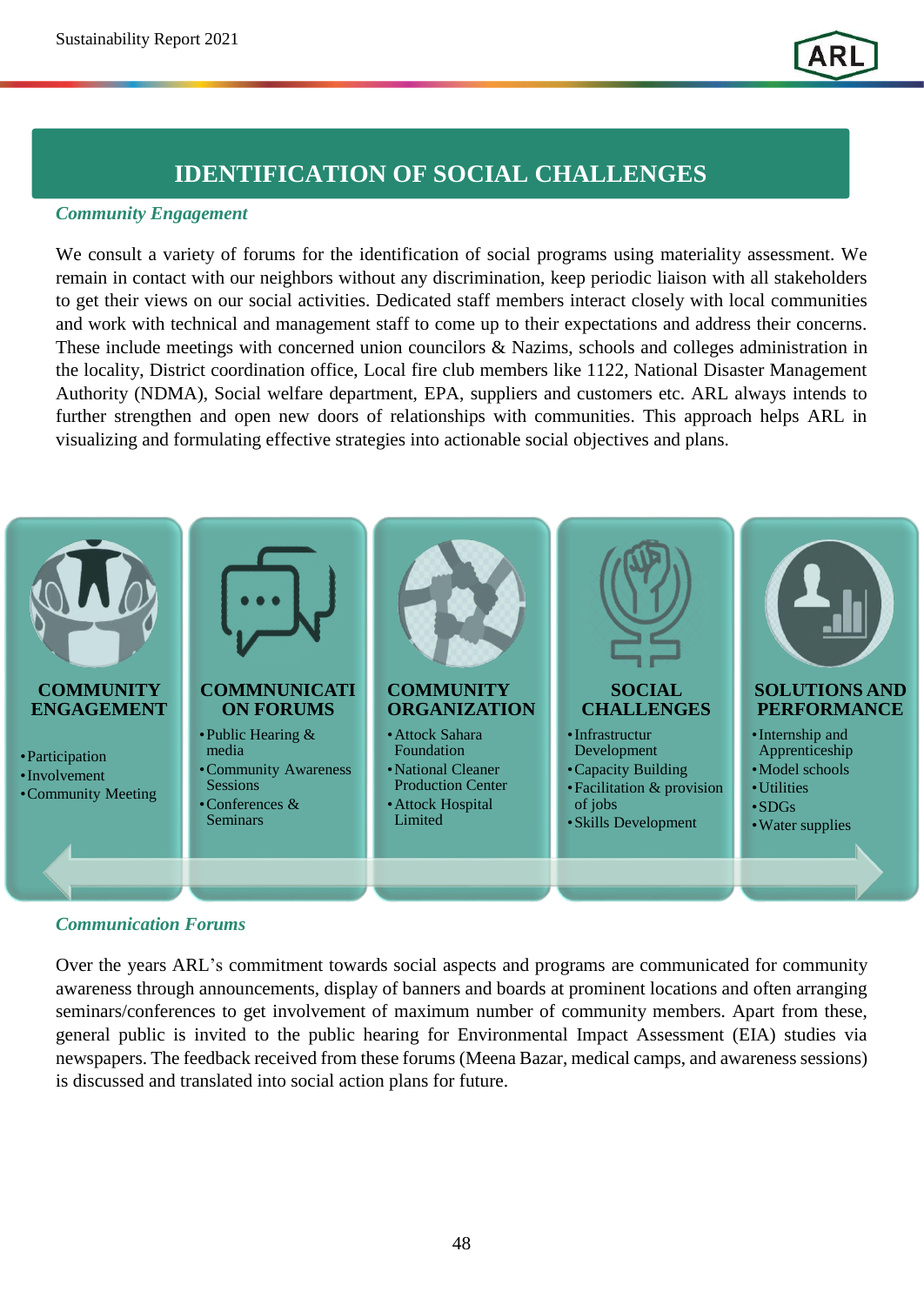

### *Community Organizations*

To keep our social initiatives in line with the needs of community, ARL sponsored community organizations (i.e. Attock Sahara Foundation & National Cleaner Production Center Foundation) are playing a pivotal role in identifying and enhancing the social and economic aspects of the surrounding community.

In recognition of transparent working & commitments, Attock Sahara Foundation (ASF) was certified by Pakistan Centre of Philanthropy (PCP) in the areas of internal governance, Financial Management and Programmer delivery. Green care Associates-a project of British High Commission in Pakistan has declared ASF as a champion NGO in the areas of governance, project management, and financial management. In addition to create awareness NCPC provides trainings

& arranges workshops for capacity building. NCPC-F is also providing state of the art incineration facility that helps the society at large by disposing hazardous waste in an environment friendly manner. In health sector ARL's Attock Hospital Limited (AHL) is making tremendous contributions by providing standard health care facilities at reasonable cost, awareness to community and free medical treatment to the poor segment of the society.

#### *Social Challenges*

Major direct and indirect social challenges identified through above forums are as under:

- Women skill development & empowerment
- Direct & indirect jobs to Local Residents
- Infrastructure development
- Recreational & Sports Facilities
- Young locals' capacity building
- Drinking Water Supplies to Community
- Medical facilities and Assistance
- Schools & Masajids utilities assistance
- Scholarships for deserving students of community
- Epidemic diseases including Corona Virus and Dengue
- Rural development
- Industry-Academia Relationship
- Industrial relations and workers welfare
- Enhancement of facilities and quality of education at School

#### *Solutions and Performance*

Our philosophy is based on capacity building instead of donor beneficiary relationship that's why we address the social challenges identified with an approach to involve local community in the development projects focusing on capacity building rather than donor beneficiary relationship.

ARL provided continuous support to the local community in a number of ways i.e., Free of cost supply of drinking water continued through its overhead water reservoirs to the areas of Morgah, Kotha Kalan, Jhamra, various welfare organizations like SOS village, Deaf & Dumb school, other local schools & Masajids. Free water supplies to local community and other essential services are being provided to more than 50,000 people.